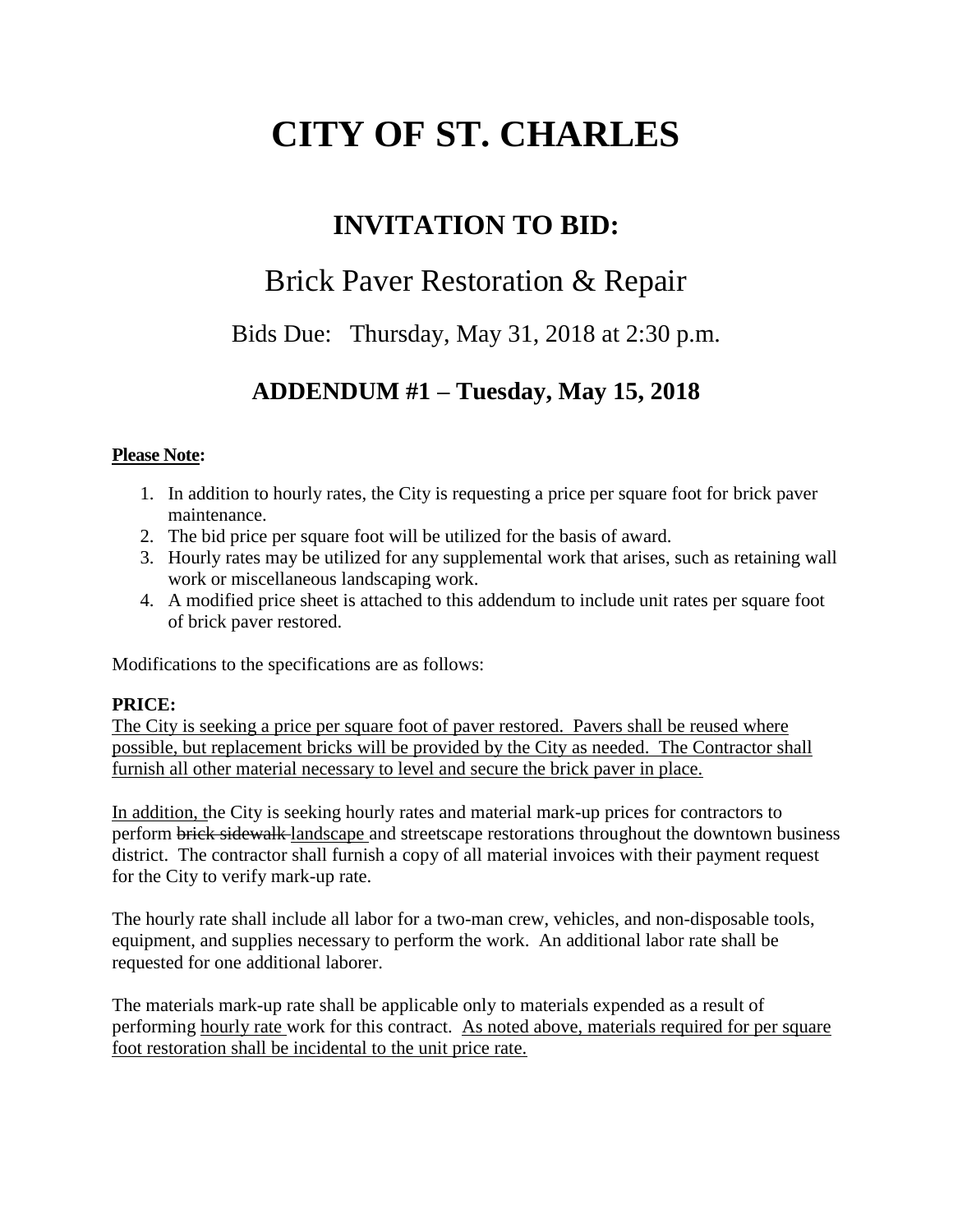# **BASIS OF AWARD:**

Basis of award will be placed solely on the Hourly Labor Rate unit rate per square foot of pavers restored.

*THIS ADDENDUM MUST BE INCLUDED WITH THE SUBMITTED PROPOSAL*